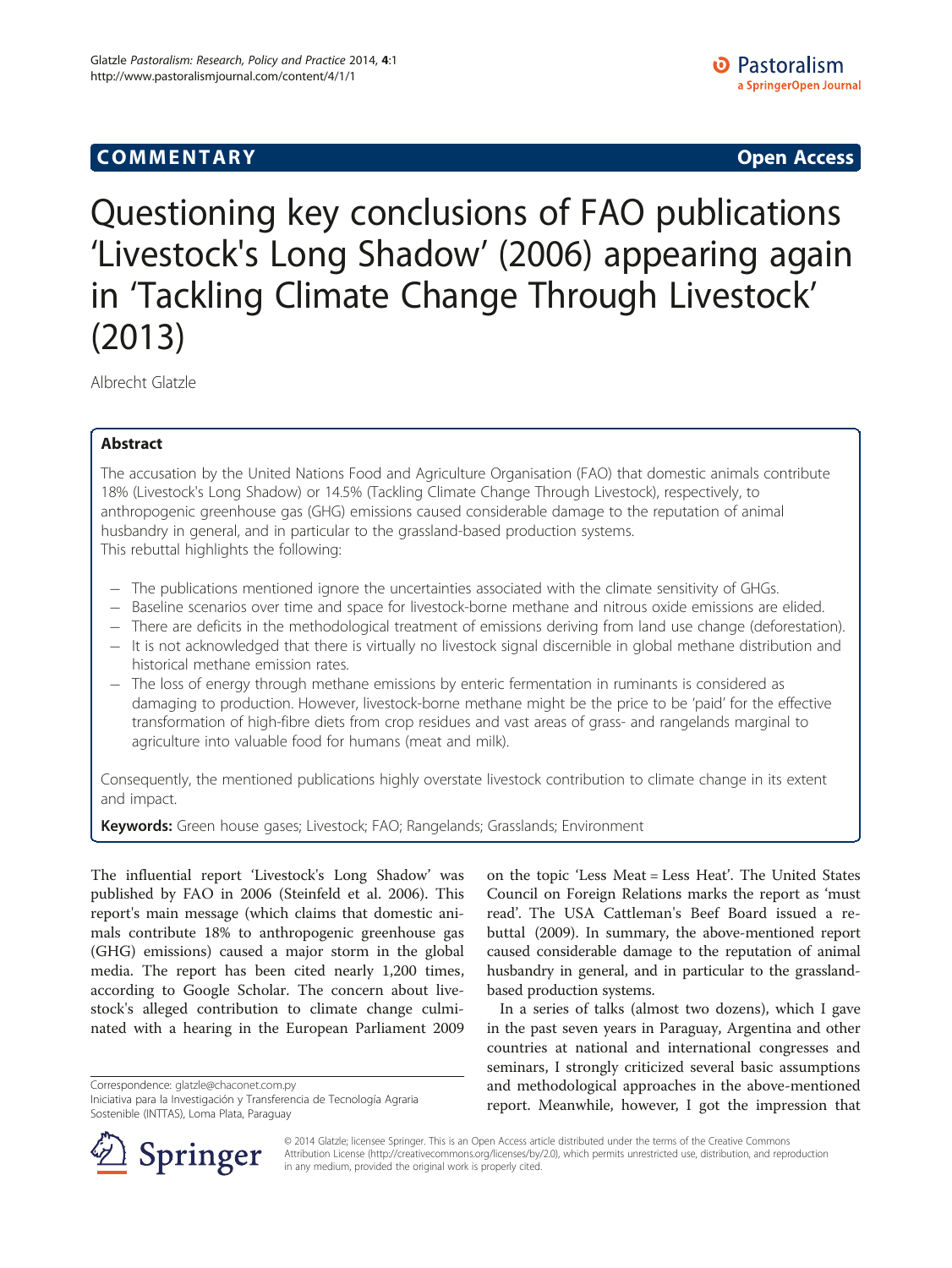the FAO had quietly abandoned its critique of domestic livestock promoting climate change, as it had become fairly quiet around this topic.

Unfortunately, I was mistaken: I was quite surprised when I recently discovered another report on the homepage of FAO 'Tackling Climate Change Through Livestock' (Gerber et al. [2013\)](#page-4-0) [\(http://www.fao.org/ag/againfo/](http://www.fao.org/ag/againfo/resources/en/publications/tackling_climate_change/index.htm) [resources/en/publications/tackling\\_climate\\_change/index.](http://www.fao.org/ag/againfo/resources/en/publications/tackling_climate_change/index.htm) [htm](http://www.fao.org/ag/againfo/resources/en/publications/tackling_climate_change/index.htm)). In this publication, the contribution of global domestic livestock to the anthropogenic GHG emissions has been somewhat reduced to 'only' 14.5% as compared to the above-mentioned previous report; however, it still

- contains the same methodological deficits,
- ignores the uncertainties associated with the climate sensitivity of so-called GHGs
- and ignores the inconsistencies between some of its conclusions and several empiric observations in the real world.

After seven years of intensive scientific examination of this topic, I feel obliged to challenge FAO with the following seven questions. I think the worldwide community of taxpayers, of which I form part too (in Paraguay and Germany) and which finances the FAO in order to comply with its mandate (to contribute sensibly to global food security), has the right to see the FAO rejecting well-founded doubts with its mandate compliance or, alternatively, heading to an institutional course correction.

It certainly cannot be the function of the FAO to discredit grazing systems in general and the beef sector in South America (the continent with the highest growth potential for food production) in particular, with unrealistically high emission values due to methodological inconsistencies and negligence and due to overstating the relevance of these emissions.

Being a cattle rancher in Paraguay, and a native of Germany, I also feel personally challenged, not to say threatened, by the FAO's journalistic activities.

Here are my questions:

1. Does FAO agree to the following statement? The assumption of noticeable climate sensitivity to anthropogenic GHG emissions (as defined as the mean increase of global temperature with a doubling of  $CO<sub>2</sub>$  equivalent ( $CO<sub>2</sub>$ -equ.) in the atmosphere) is the basis for the hypothesis that livestock husbandry could eventually influence the climate (cause global warming).

2. Does FAO agree that considerable doubts with noticeable climate sensitivity to anthropogenic GHG emissions are justified, in the light of the following facts?

– Mean global temperatures were flat in the past 15 years, and did even slightly decrease in the past 10 years,

in spite of steadily increasing  $CO<sub>2</sub>$  levels in the atmosphere which even caused a remarkable greening of some deserts in the past 30 years by fertilizing plants and making them more drought tolerant (CSIRO [2013\)](#page-4-0). This is an empirical observation contradicting all the scenarios of projected temperatures published in the fourth IPCC assessment report and earlier reports. These scenarios are summarized in Figure TS 26 of the Technical Summary of AR4 (IPCC [2007](#page-4-0)).

– There is an overwhelming number of peer-reviewed papers, and among them various recently published ones, such as Alley [\(2000\)](#page-4-0), Mangini et al. ([2005\)](#page-4-0), Mangini et al. ([2007](#page-4-0)), Kobashi et al. ([2011\)](#page-4-0), Markonis and Koutsoyiannis ([2012](#page-5-0)) and Esper et al. [\(2012\)](#page-4-0) that acknowledge the existence of various warm periods during the Holocene (after the end of the latest ice age), which were warmer than or at least as warm as the present age (in spite of the pre-industrial atmospheric  $CO<sub>2</sub>$  levels at those times).

– In the AR4-IPCC report, 16 variables are identified as forcing agents of global warming/climate change and are used in the models. The level of understanding for 11 of them was specified by the IPCC as 'very low or low' (Table 2.11 in IPCC [2007](#page-4-0)). However, models made with uncertain variables require empirical validation. As far as the modelled temperature projections for a variety of emission scenarios published by the IPCC in the past four assessment reports can already be tested with observed temperature data, recent temperatures are located well outside the confidence intervals of all IPCC models, which therefore did not pass its validation exam as shown in Fig. 1.4. of the leaked second order draft of IPCC-AR5 (IPCC [2012](#page-4-0), The Washington Times [2012](#page-5-0)). This Figure 1.4. is not shown in the Summary for Policy Makers (SPM) of AR5, released on Sept. 27, 2013. The 'observed reduction in surface warming trend over the period 1998-2012' is mentioned on page 10 of the SPM, hidden in the text body and provided with a number of excuses. I am not aware of any final version of the scientific-technical main report of AR5.

3. If the FAO report authors affirm questions 1 and 2, why did they not allude to the mentioned uncertainties, constraints and inconsistencies in the recent FAO report 'Tackling Climate Change' (Gerber et al. [2013\)](#page-4-0)?

4. Comparing the global domestic livestock distribution (Steinfeld et al. [2006,](#page-5-0) map 20) and the geographical distribution of atmospheric methane concentrations determined with the satellite ENIVSAT (University of Bremen: [http://www.iup.uni-bremen.de/sciamachy/NIR\\_NADIR\\_](http://www.iup.uni-bremen.de/sciamachy/NIR_NADIR_WFM_DOAS/xch4_v1_2003-2005.png) [WFM\\_DOAS/xch4\\_v1\\_2003-2005.png\)](http://www.iup.uni-bremen.de/sciamachy/NIR_NADIR_WFM_DOAS/xch4_v1_2003-2005.png), there is no consistent relationship to be found between both items. The historical evolution of the mean methane concentration in the atmosphere (including the decline of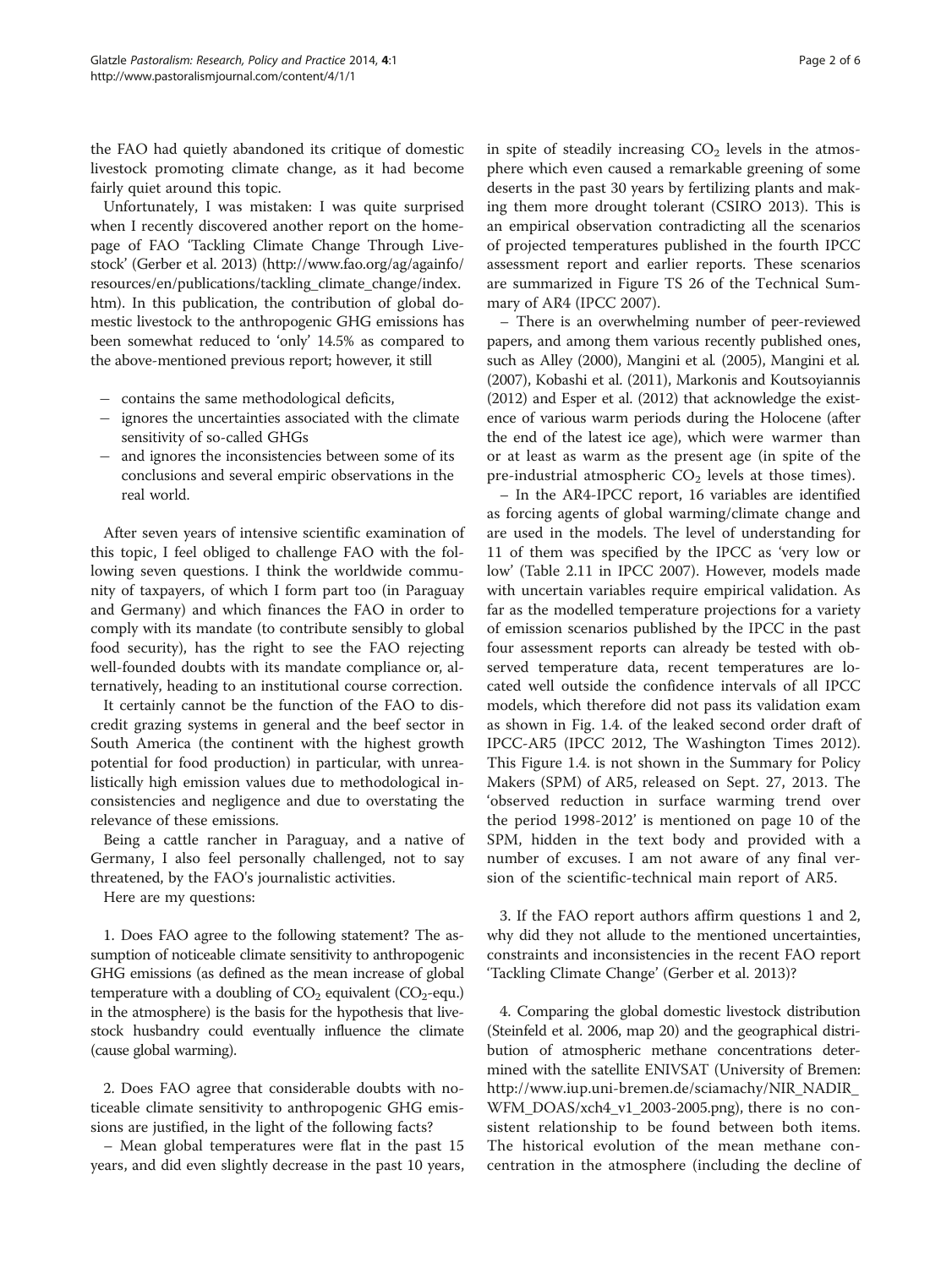the growth rate from about 1980 on) is determined by fossil fuel extraction and use, as well as the associated technological quality standards (Quirk [2010](#page-5-0); Aydin et al. [2011\)](#page-4-0).

As there is no livestock signal discernible, neither in the global methane distribution nor in the historical evolution of the atmospheric methane concentration, would FAO agree to the following statement? 'Domestic livestock is obviously irrelevant (or at least a minor player) for the global methane budget, as also suggested by IAEA ([2008](#page-4-0))'.

5. The only continent the FAO reports are blaming for  $CO<sub>2</sub>$  emissions from deforestation for pasture establishment is Latin America and the Caribbean. South America is charged with the very high 'emission intensity' of 100 kg  $CO_2$ -equ. per kg of carcass weight (CW) produced, of which 40 kg  $CO_2$ -equ. per kg CW is attributed to deforestation. This is justified in the FAO reports with the ascertainment that in other continents there have been no significant deforestations for pastureland expansion recently. However, in other continents, particularly Europe, extensive deforestations took place already centuries ago to establish permanent grasslands.

Mathematically, the term 'emission intensity' (used extensively in Tackling Climate Change 2013) describes the emission of a certain quantity of  $CO<sub>2</sub>$  equivalent necessary for producing 1 kg of a product (in this case carcass) under certain conditions (I prefer the term 'specific emission'). It is questionable to charge this mathematical term with emissions which are not related to the generation of this particular product. For example, while deforesting a specific area of land, the beef production is carried out on other pasturelands, already established earlier. In other words, the emission due to deforestation at one specific site has no immediate relationship to the ongoing production on already established grasslands. It is therefore methodologically illegitimate to allot the one-time  $CO<sub>2</sub>$  emission from deforestation to any accidentally chosen quantity of a product (e.g. yearly beef production in South America). The single emission from deforestation is generated (and tolerated) in order to produce beef on the new pastureland to be established for a very long period of time in the future (hundreds of years just like on European grasslands). But when the single 'carbon debt' from deforestation is spread over the accumulated production from the deforested area over centuries, the specific emission per kilogramme of product tends towards zero. And in case a certain grazing area is eventually abandoned, the carbon captured by encroaching secondary forests will offset the  $CO<sub>2</sub>$  released at the initial deforestation. Therefore, other continents such as Europe are treated correctly in the FAO report, by disregarding

emissions from 'land use change (LUC)'. On the other hand, beef products from South America are charged with far too high values of 'emission intensities' (kg  $CO<sub>2</sub>$ -equ. per kg CW), because of deforestation still being practiced which has, however, nothing to do with the current beef production within the continent (in the year of deforestation) but with future production on the cleared land.

With the term 'emission intensity', the FAO might want to quantify the emissions actually brought about by the total beef industry sector in a specific year within particular regions, continents or production systems. However, this approach is misleading when this number is referred to a certain quantity of product (e.g. kg of CW) without advising explicitly that the above-mentioned term contains casual emissions (from recent deforestations) which arose in the respective continent but did not contribute to the product generated in that particular year but will contribute instead to the products generated in the future. According to the FAO methodological approach, 500 years ago, when there was still ongoing deforestation in Europe, Europe once reached similar emission intensities as South America today, and in 10 or 20 years' time, when deforestation has come to a halt due to legal, environmental policy or physical limitations, emission intensities in South America will be similar to the ones in Europe today. But the FAO report did not tell readers this. Without an explicit footnote explaining this context, the FAO approach is scientifically dubious. In the tables and figures of the report, values are compared which are not comparable, because they need to be interpreted distinctly and some have (restricted) validity just for the moment. In that way, FAO loads (purposely?) unrealistically high emission values onto the South American beef industry and onto cattle grazing systems in general. Tropical deforestation reduces competitiveness in the agricultural sector of industrialized countries ([http://assets.usw.org/our-union/](http://assets.usw.org/our-union/pulp-paper-forestry/farms-here-forests-there-report-5-26-10.pdf) [pulp-paper-forestry/farms-here-forests-there-report-5-](http://assets.usw.org/our-union/pulp-paper-forestry/farms-here-forests-there-report-5-26-10.pdf) [26-10.pdf](http://assets.usw.org/our-union/pulp-paper-forestry/farms-here-forests-there-report-5-26-10.pdf)). To castigate deforestation, particularly in the Amazon, is generally considered noble and highly ethical (presumed mitigation of climate change and loss of biodiversity) and increases therefore the chances for the FAO to raise funds from the rich donor countries.

It is not sufficient to offer values without the burden of emissions from deforestation, hidden in the text body, and to casually mention in a very general manner that the correct treatment of deforestation in the calculations is a very complex matter. Moreover, the fact that FAO is using the period from 1990 to 2006 to quantify deforestation, while thereafter deforestation dropped considerably in Brazil (Box 5, p. 95 in Gerber et al. [2013\)](#page-4-0), can be interpreted as a deliberate discrimination of the beef production in South America by charging it with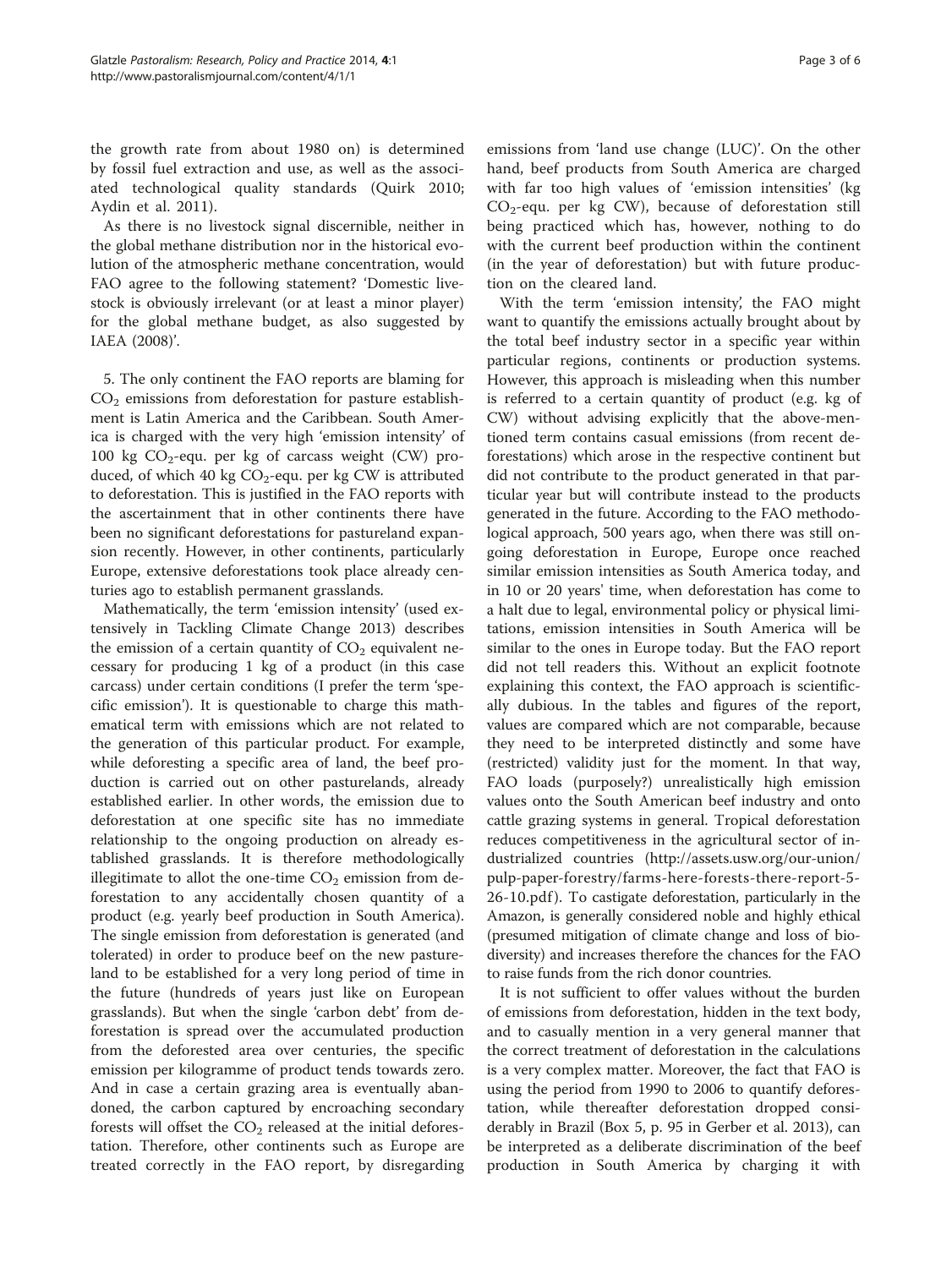emission burdens which were already much lower at the time of the publication of the 2013 FAO report.

An additional observation is that we could show that in the semiarid Chaco of Paraguay, deforestation for pasture establishment diversifies the habitats and therefore promotes species richness, provided the legal land use restrictions of preserving almost 50% of each farm's surface in pristine condition (in the form of a nature reserve, bush corridors and islands) are respected, as do >90% of the land owners. The additionally created habitats and resources are extensively used by wildlife too. These refer to the bush border effects over many kilometres, savannah-like landscapes, nutritious pastures and rainwater collection reservoirs (gráfico 1 in Glatzle [2009;](#page-4-0) Glatzle [2011](#page-4-0)).

6. The concealment of any baseline scenario over space and time most likely is the biggest fault of the latest publication by FAO on livestock and climate (Gerber et al. [2013\)](#page-4-0). This new report interprets the direct and indirect emissions of methane and nitrous oxide by livestock at a 100% level as an additional anthropogenic emission of GHGs from animal sources. This is not the case, e.g. areas formerly populated by large herds of wildlife or areas comprising wetlands, drained later on, could emit less methane after a land use change towards pastoral land for livestock grazing than did the pristine ecosystem. In other words, livestock-borne GHG emissions need to be corrected by the emissions which would occur anyway in a (natural or pre-climate change) baseline scenario. This is particularly important for nitrous oxide. Grazing animals indeed somewhat accelerate nitrogen cycling; however, they do not increase the amount of nitrogen in circulation. Both the nitrogen quantity in circulation and the mean nitrogen turnover rate determine the nitrification and de-nitrification rates (besides, of course, the prevailing site characteristics such as waterlogging or temperature), which are crucial for the quantity of nitrous oxide produced as a leaking by-product. Therefore, nitrous oxide emitted from manure is by no means additionally released by livestock. Herbage and other plant biomass also produce considerable amounts of nitrous oxide (N is mineralized, nitrified and de-nitrified) even without passage through livestock's intestines. It could well be that  $N_2O$  emission rates from native forests (with often high N contents in the leaves) are even greater than from managed grasslands. In this case, the 23 kg of  $CO_2$ -equ. per kg CW (from N<sub>2</sub>O) charged to the beef industry in South America should be reduced to zero or even adopt a negative value, when the grassland is situated at a formerly forested area. In any case, this number has to be corrected by the amount of  $N_2O$ , which would be released by the biomass anyway, even if it had not passed through the animal stomach. Only a nitrogen fertilization

(which is rarely done on extensive grazing land because of economic constraints) considerably increases the amount of nitrogen in circulation and thereby the chance of  $N_2O$ emissions. This applies, however, to a far higher degree to (forage) cropping than to true pastoral systems.

Just like  $CO<sub>2</sub>$ , methane and nitrous oxide are also part of natural cycles. Rather than considering the actual emissions, one ought to take into account the observed or theoretical difference of the atmospheric steady state equilibrium concentrations (between sources and sinks) before and after the creation of a new or additional source of emission. If at all, only this difference of concentration of a GHG could exert any influence on the climate.

The missing database or the high complexity of the matter (also due to the overlapping of various emission sources and sinks) does not excuse FAO from clearly displaying this complexity rather than omitting important baseline scenarios. It would rather be correct to desist from estimating specific emission values (or emission intensities, as the FAO report terms them) than to suppress weighty baseline scenarios, because they are complex and difficult to quantify. Moreover, certain pastoral ecosystems may represent a sink and not a source for methane (Gocher [2009](#page-4-0), quoting Mark Adams, University of Sydney). This is another empirical observation which considerably reduces the utility of FAO's simplified bottom-up calculations.

What is FAO's response to this critique? Did FAO simply forget the baseline scenarios just like (almost?) all the authors of publications on 'life cycle assessments' (recent review: De Vries and De Boer [2010\)](#page-5-0)? Even in its 'Guidelines for National Greenhouse Gas Inventories' (which most authors refer to), the IPCC (IPCC, Intergov-ernmental Panel on Climate Change [2006\)](#page-4-0) proposes  $N_2O$ emission factors to calculate emissions of nitrous oxide from the total nitrogen deposited (as fertilizer, cured manure or fresh dung and urine) or mineralized from crop residues or soil organic matter in managed soils. I am not aware of any corrections for baseline emissions from pristine ecosystems (replaced by the respective agro-ecosystems) carried out by the IPCC. Baseline emissions are treated as if they had been inexistent. A tremendous overestimation of anthropogenic emissions is the obvious consequence.

7. The FAO 2013 report reckons that methane emissions by ruminants damage production as they constitute a waste of nutritional energy. Of course, methane emissions deliver energy to the environment, but do not spoil it, as methane is a (so far) unavoidable by-product of anaerobic degradation (by rumen cellulolytic bacteria) of the most widely spread substance in the biosphere, cellulose. Without methanogenesis, hydrogen  $(H<sub>2</sub>)$  would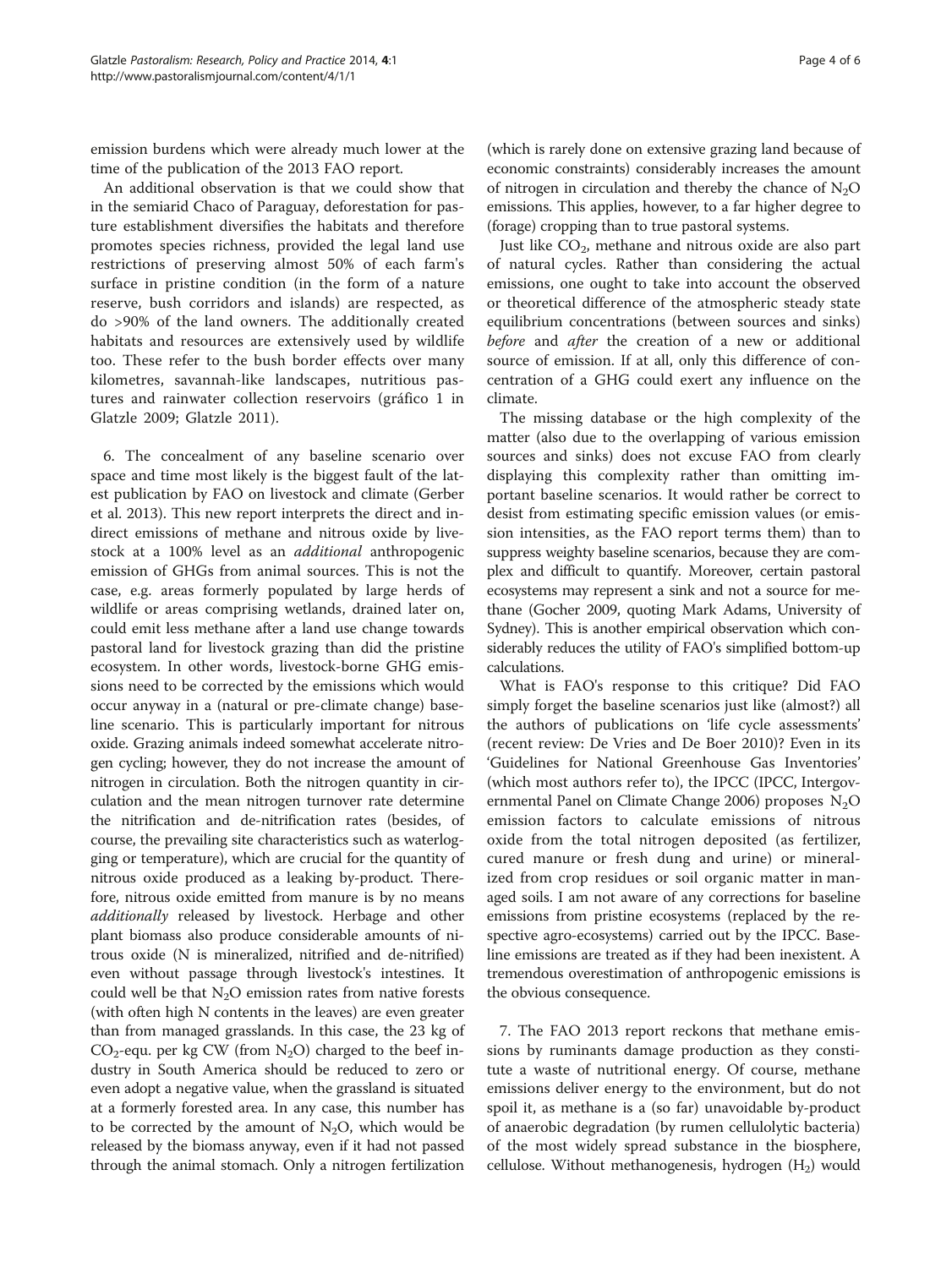<span id="page-4-0"></span>accumulate in the rumen and inhibit ongoing fermentation and digestion by negative feedback (Eckard et al. 2010). Thanks to the methane emissions, ruminants can make use of the high-fibre diet growing abundantly on the enormous terrestrial areas marginal to crop agriculture and convert it into precious food for humans (meat and milk), as well as skins, fibres and other useful products. As long as there are no effective and inexpensive technologies available to manipulate the rumen metabolism in order to cut back the methane emissions without hampering the digestibility of fibre-rich diets, methane emissions seem to be the price for the very important contribution of ruminants to food security and livelihood resources for humanity.

Has the omitted elucidation of this very important role of grazing ruminants been an oversight or was it done on purpose?

### Conclusion

'Tackling Climate Change....' (Gerber et al. 2013) unjustifiably burdens grazing systems with ruminants, and in particular the beef industry of South America, with far too high emission values of GHG per kg CW. Due to gross negligence (omission of important baseline scenarios and of uncertainties in the appraisal of climate sensitivity to anthropogenic GHG emissions) and due to inconsistencies in the calculation and evaluation of specific emission values, this study will hardly be of a long lasting scientific merit. However, the good reputation of grazing systems in general and the South American beef industry in particular has already been damaged (by the FAO!!!). Therefore, the FAO should distance itself from this publication and withdraw it from its website.

My latest presentation on the website of the Asociación Rural del Paraguay given recently at the 4º Congreso Ganadero in Asunción contains further explanations and illustrations on the topics touched upon herein ([http://](http://www.arp.org.py/index.php?option=com_content&view=article&id=841) [www.arp.org.py/index.php?option=com\\_content&vie](http://www.arp.org.py/index.php?option=com_content&view=article&id=841)[w=article&id=841,](http://www.arp.org.py/index.php?option=com_content&view=article&id=841) [http://www.arp.org.py/images/files/](http://www.arp.org.py/images/files/Ganaderia%20y%20clima%20DR_%20ALBRECHT%20GLATZLE.pdf) [Ganaderia%20y%20clima%20DR\\_%20ALBRECHT%20](http://www.arp.org.py/images/files/Ganaderia%20y%20clima%20DR_%20ALBRECHT%20GLATZLE.pdf) [GLATZLE.pdf](http://www.arp.org.py/images/files/Ganaderia%20y%20clima%20DR_%20ALBRECHT%20GLATZLE.pdf) ).

#### Competing interests

The author declares he has no competing interests, apart from those mentioned in the text.

#### Author's information

Albrecht Glatzle is an agricultural biologist with a PhD in Soil Microbiology from the University of Hohenheim, Stuttgart, Germany. During 25 years of applied research, he worked in Botswana (range ecology in an FAO project, 2 years), Morocco (forage improvement in a GTZ project, 4 years) and in Paraguay (as expert for pasture management and improvement at the Central Chaco Research Station during 8 years with subsequent additional 11 years as Technical Director of the non-profit association INTTAS [\(www.chaconet.com.py/](www.chaconet.com.py/inttas/) [inttas/\)](www.chaconet.com.py/inttas/). From 1977 to 1981 and from 1985 to 1989, he was a scientific staff member at the Institutes of Plant Nutrition and Animal Production in the Tropics and Subtropics, respectively, University of Hohenheim. He has

authored more than 100 publications and/or reports and two books (Pasture Management in the Tropics and Subtropics (in German language) and Compendium on pasture management in the Chaco (in Spanish language)). He is the recipient of awards received from two provincial governments of the Paraguayan Chaco for valuable assistance given to the development of sustainable land use systems, and was in 2005 awarded with the Fellowship of the Tropical Grassland Society of Australia.

#### Received: 7 December 2013 Accepted: 15 December 2013 Published: 20 January 2014

#### References

- Alley, RB. 2000. The Younger Dryas cold interval as viewed from central Greenland. Quaternary Science Reviews 19:213–226. [http://www.ncdc.noaa.](http://www.ncdc.noaa.gov/paleo/pubs/alley2000/) [gov/paleo/pubs/alley2000/](http://www.ncdc.noaa.gov/paleo/pubs/alley2000/).
- Aydin, M, KR Verhulst, ES Saltzman, MO Battle, SA Montzka, DR Blake, Q Tang, and MJ Prather. 2011. Recent decreases in fossil-fuel emissions of ethane and methane derived from firn air. Nature 476:198–201.
- Cattlemen's Beef Board and National Cattlemen's Beef Association. 2009. Critical Analysis of Livestock's Long Shadow. Explorebeef.org. [http://www.](http://www.explorebeef.org/CMDocs/ExploreBeef/FactSheet_LivestocksLongShadow.pdf) [explorebeef.org/CMDocs/ExploreBeef/FactSheet\\_LivestocksLongShadow.pdf](http://www.explorebeef.org/CMDocs/ExploreBeef/FactSheet_LivestocksLongShadow.pdf).
- CSIRO, Commonwealth Scientific and Industrial Research Organization. 2013. Deserts 'greening' from rising CO<sub>2</sub>. [http://www.csiro.au/Portals/Media/](http://www.csiro.au/Portals/Media/Deserts-greening-from-rising-CO2.aspx) [Deserts-greening-from-rising-CO2.aspx](http://www.csiro.au/Portals/Media/Deserts-greening-from-rising-CO2.aspx).
- Eckard, RJ, C Grainger, and CAM de Klein. 2010. Options for the abatement of methane and nitrous oxide from ruminant production: a review. Livestock Science 130:47–56.
- Esper, J, DC Frank, M Timonen, E Zorita, RJS Wilson, J Luterbacher, S Holzkämpfer, N Fischer, S Wagner, D Nievergelt, A Verstege, and U Büntgen. 2012. Orbital forcing of tree-ring data. [http://www.blogs.uni-mainz.de/fb09climatology/](http://www.blogs.uni-mainz.de/fb09climatology/files/2012/03/Esper_2012_NatureCC4.pdf) [files/2012/03/Esper\\_2012\\_NatureCC4.pdf.](http://www.blogs.uni-mainz.de/fb09climatology/files/2012/03/Esper_2012_NatureCC4.pdf)
- European Parliament. 2009. Less meat = Less heat. [http://www.europarl.europa.](http://www.europarl.europa.eu/sides/getDoc.do?language=en&type=IM-PRESS&reference=20091201IPR65710) [eu/sides/getDoc.do?language=en&type=IM-PRESS&reference=20091201](http://www.europarl.europa.eu/sides/getDoc.do?language=en&type=IM-PRESS&reference=20091201IPR65710) [IPR65710](http://www.europarl.europa.eu/sides/getDoc.do?language=en&type=IM-PRESS&reference=20091201IPR65710).
- Gerber, PJ, H Steinfeld, B Henderson, A Mottet, C Opio, J Dijkman, A Falcucci, and G Tempio. 2013. Tackling climate change through livestock – A global assessment of emissions and mitigation opportunities. Rome: Food and Agriculture Organization of the United Nations (FAO).
- Glatzle, A. 2009. Ganadería chaqueña en pasturas implantadas: características, potencialidades y servicios ambientales. Asunción Paraguay: Memorias del Congreso Mundial Brangus. Octubre de 2009. [http://www.chaconet.com.py/](http://www.chaconet.com.py/inttas/projects/pdf/a_glatzle_ganaderia_chaquena.pdf) [inttas/projects/pdf/a\\_glatzle\\_ganaderia\\_chaquena.pdf.](http://www.chaconet.com.py/inttas/projects/pdf/a_glatzle_ganaderia_chaquena.pdf)
- Glatzle, A. 2011. Extensive cattle ranching in the Paraguayan Chaco and its environmental impacts. In Diverse rangelands for a sustainable society, ed. I. Feldman, 216. Rosario: Proceedings of IX International Rangeland Congress.
- Gocher, K. 2009. Soil can store Methane. Northern Territory, Australia: ABC Rural. <http://www.abc.net.au/site-archive/rural/nt/content/200908/s2649444.htm>.
- IAEA, International Atomic Energy Agency. 2008. Belching ruminants, a minor player in atmospheric methane. [http://www-naweb. iaea.org/nafa/aph/](http://www-naweb.iaea.org/nafa/aph/stories/2008-atmospheric-methane.html) [stories/2008-atmospheric-methane.html](http://www-naweb.iaea.org/nafa/aph/stories/2008-atmospheric-methane.html).
- IPCC, Intergovernmental Panel on Climate Change. 2006. IPCC Guidelines for National Greenhouse Gas Inventories. Volume 4: [http://www.ipcc-nggip.iges.](http://www.ipcc-nggip.iges.or.jp/public/2006gl/vol4.html) [or.jp/public/2006gl/vol4.html](http://www.ipcc-nggip.iges.or.jp/public/2006gl/vol4.html).
- IPCC, Intergovernmental Panel on Climate Change. 2007. Contribution of Working Group I to the Fourth Assessment Report (AR4). The Physical Science Basis. [http://www.ipcc.ch/publications\\_and\\_data/ar4/wg1/en/](http://www.ipcc.ch/publications_and_data/ar4/wg1/en/contents.html) [contents.html.](http://www.ipcc.ch/publications_and_data/ar4/wg1/en/contents.html)
- IPCC, Intergovernmental Panel on Climate Change. 2012. Fifth Assessment Report AR5, Leaked second order draft. Introduction. [http://www.stopgreensuicide.](http://www.stopgreensuicide.com/Ch1-Introduction_WG1AR5_SOD_Ch01_All_Final.pdf) [com/Ch1-Introduction\\_WG1AR5\\_SOD\\_Ch01\\_All\\_Final.pdf](http://www.stopgreensuicide.com/Ch1-Introduction_WG1AR5_SOD_Ch01_All_Final.pdf).
- Kobashi, T, K Kawamura, JP Severinghaus, J-M Barnola, T Nakaegawa, BM Vinther, SJ Johnsen, and JE Box. 2011. High variability of Greenland surface temperature over the past 4000 years estimated from trapped air in an ice core. Geophysical Research Letters 38: L21501. [http://www.leif.org/EOS/](http://www.leif.org/EOS/2011GL049444.pdf) [2011GL049444.pdf](http://www.leif.org/EOS/2011GL049444.pdf).
- Mangini, A, C Spötl, and P Verdes. 2005. Reconstruction of temperature in the Central Alps during the past 2000 yr from a  $\delta^{18}$ O stalagmite record. Earth and Planetary Science Letters 235:741–751.
- Mangini, A, P Verdes, C Spötl, D Scholz, N Vollweiler, and B Kromer. 2007. Persistent influence of the North Atlantic hydrography on central European winter temperature during the last 9000 years. Geophysical Research Letters 34.